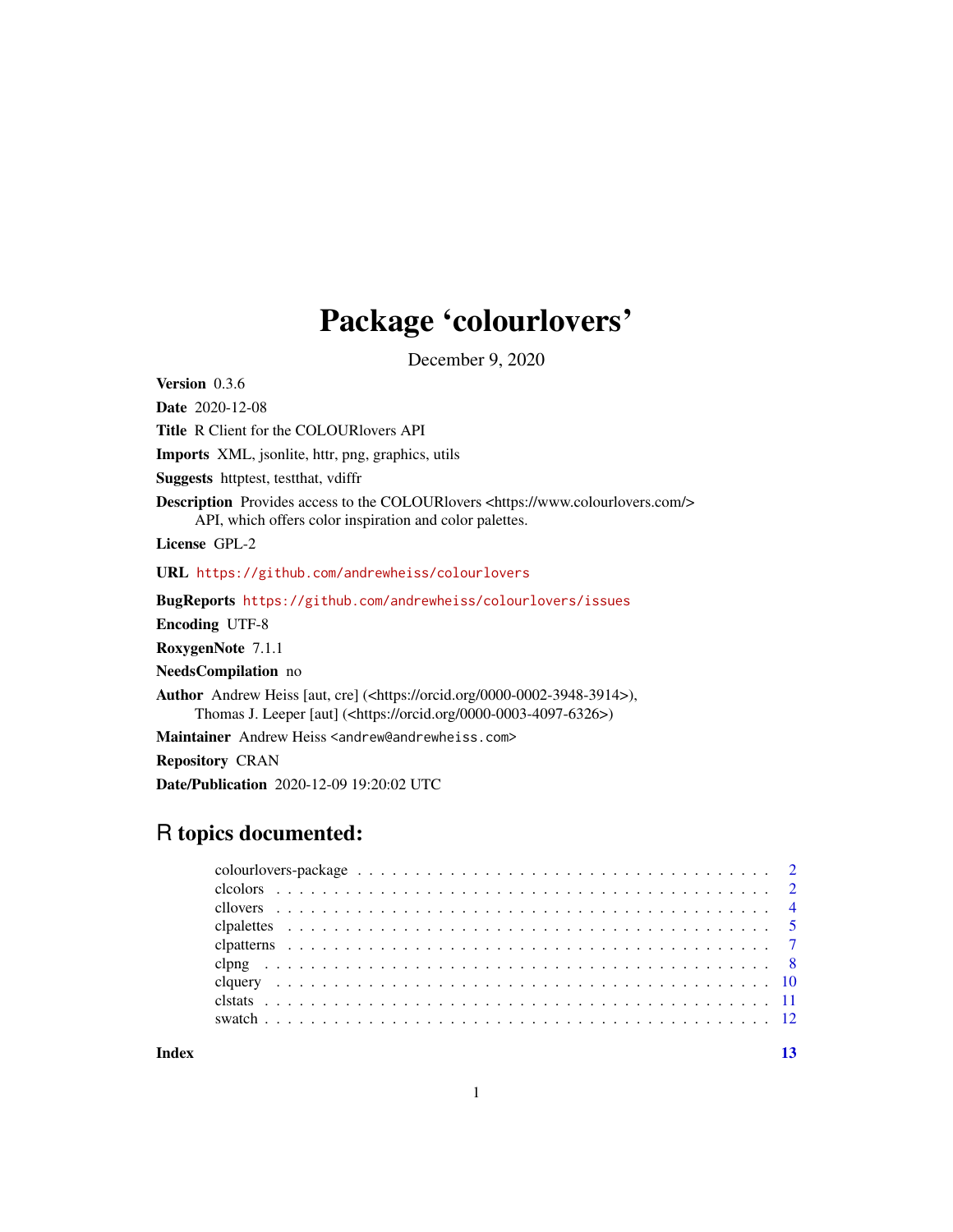<span id="page-1-0"></span>Provides access to the COLOURlovers API for accessing colors and color palettes for use in R graphics.

#### Author(s)

Thomas J. Leeper

clcolors *Retrieve color or colors*

## Description

Retrieve a color or set of colors from the COLOURlovers API.

## Usage

 $\text{clicolors}(\text{set} = \text{NULL}, \ldots, \text{fmt} = "xml")$ 

clcolor(hex, fmt = "xml")

## Arguments

| set                     | Optionally, a subset of COLOURIovers colors. Allowed values are "new",<br>"top", and "random".                                                                                                                                                             |
|-------------------------|------------------------------------------------------------------------------------------------------------------------------------------------------------------------------------------------------------------------------------------------------------|
| $\cdot$ $\cdot$ $\cdot$ | A named list of parameters passed to the API request. Allowed parameters are<br>lover, hueRange, briRange, keywords, keywordExact, orderCol, sortBy,<br>numResults, and result Offset. Specifying order Col overrules any argument<br>to set. See details. |
| fmt                     | A format for the API response, one of "xml" (the default) or "json". This has<br>essentially no effect on function behavior. @return A list of class "cloolor".<br>This should be the same regardless of the value of fmt.                                 |
| hex                     | The six-character hexidemical representation of a single color.                                                                                                                                                                                            |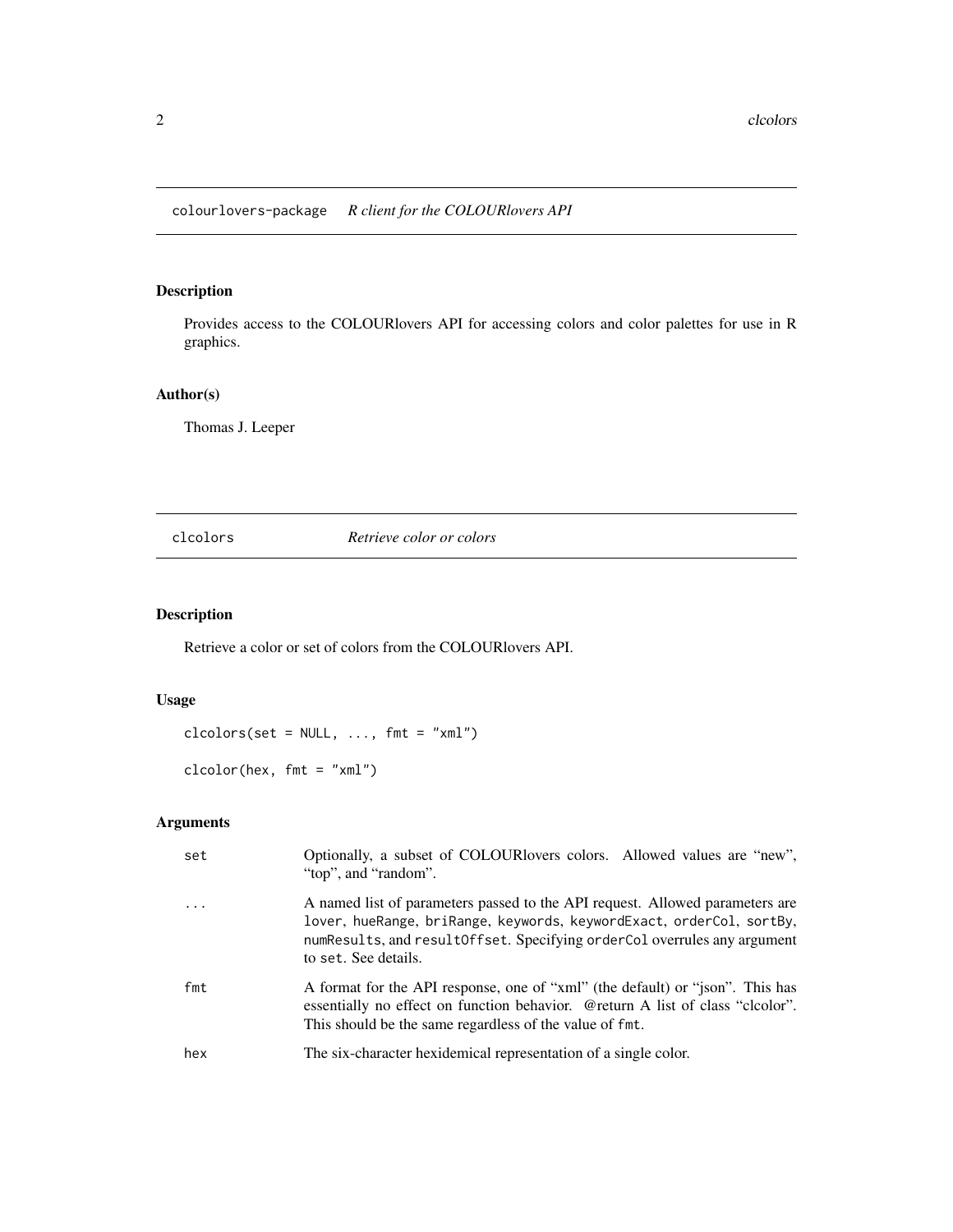#### clocolors 3

#### Details

Retrieve details about a color our set of colors.

Specifying named arguments to ... allows the user to request a specific response, as follows:

- lover: A character string containing a COLOURlovers username.
- hueRange: A two-element numeric vector containing the upper and lower bounds of a hue range. Allowed values are between 0 and 359, exclusive.
- briRange: A two-element numeric vector containing the upper and lower bounds of a brightness range. Allowed values are between 0 and 99, exclusive.
- keywords: A character string containing one or more keywords to search by.
- keywordExact: A boolean indicating search on keywords should be exact (TRUE) or not (FALSE, the API default).
- orderCol: A character string containing a sort criterion. One of "dateCreated", "score", "name", "numVotes", "numViews".
- sortBy: A character string containing either "ASC" (for ascending by the orderCol criterion, the default) or "DSC" (for descending).
- numResults: A numeric value indicating the number of results to return, with a maximum of 100. Default is 20.
- resultOffset: A numeric value indicating the page of results to return, with page size specified in the numResults argument.

#### Author(s)

Thomas J. Leeper

#### References

<http://www.colourlovers.com/api/#colors>

#### Examples

```
## Not run:
# Get a random color
clcolors('random')
```
# Get a single color clcolor('6B4106')

# Plot a single color  $clcolor(rgb(0,0,1), frnt = 'json')$ 

## End(Not run)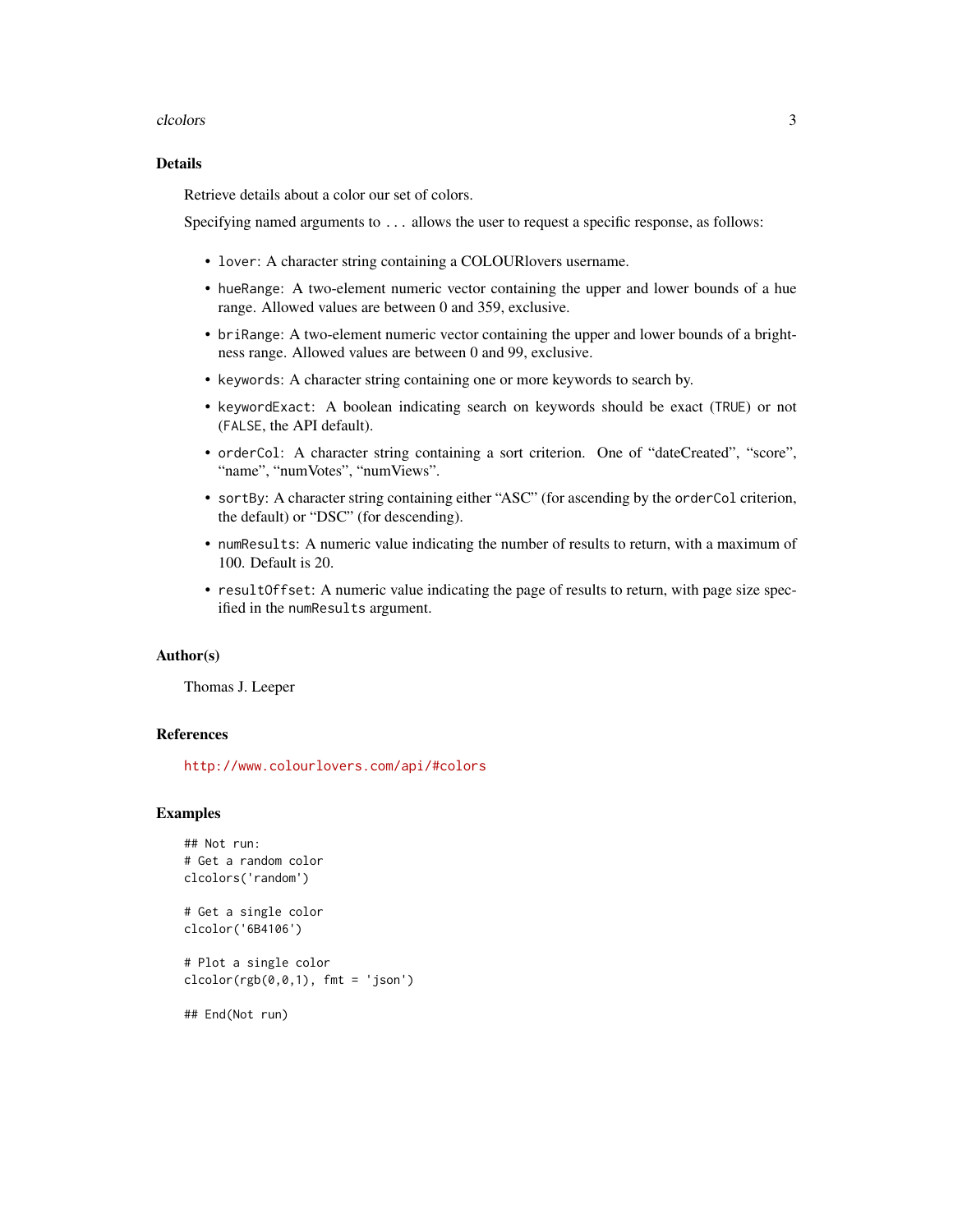<span id="page-3-0"></span>

Retrieve a lover (user) or set of lovers from the COLOURlovers API.

## Usage

cllovers(set =  $NULL, ..., fmt = "xml")$ 

cllover(user, comments = FALSE, fmt = "xml")

#### Arguments

| set        | Optionally, a subset of COLOUR lovers palettes. Allowed values are "new" and<br>" $top$ ".                                                                                                              |
|------------|---------------------------------------------------------------------------------------------------------------------------------------------------------------------------------------------------------|
| $\ddots$ . | A named list of parameters passed to the API request. Allowed parameters<br>are order Col, sort By, num Results, and result Offset. Specifying order Col<br>overrules any argument to set. See details. |
| fmt        | A format for the API response, one of "xml" (the default) or "json". This has<br>essentially no effect on function behavior.                                                                            |
| user       | The COLOUR lovers username for a specific user.                                                                                                                                                         |
| comments   | A boolean indicating whether to include the last ten comments for the user.<br>Default is FALSE.                                                                                                        |

## Details

Retrieve details about a COLOURlovers user or users.

Specifying named arguments to ... allows the user to request a specific response, as follows:

- orderCol: A character string containing a sort criterion. One of "dateCreated", "score", "name", "numVotes", "numViews".
- sortBy: A character string containing either "ASC" (for ascending by the orderCol criterion, the default) or "DSC" (for descending).
- numResults: A numeric value indicating the number of results to return, with a maximum of 100. Default is 20.
- resultOffset: A numeric value indicating the page of results to return, with page size specified in the numResults argument.

#### Value

A list of class "cllover", including details about one or more users. This should be the same regardless of the value of fmt.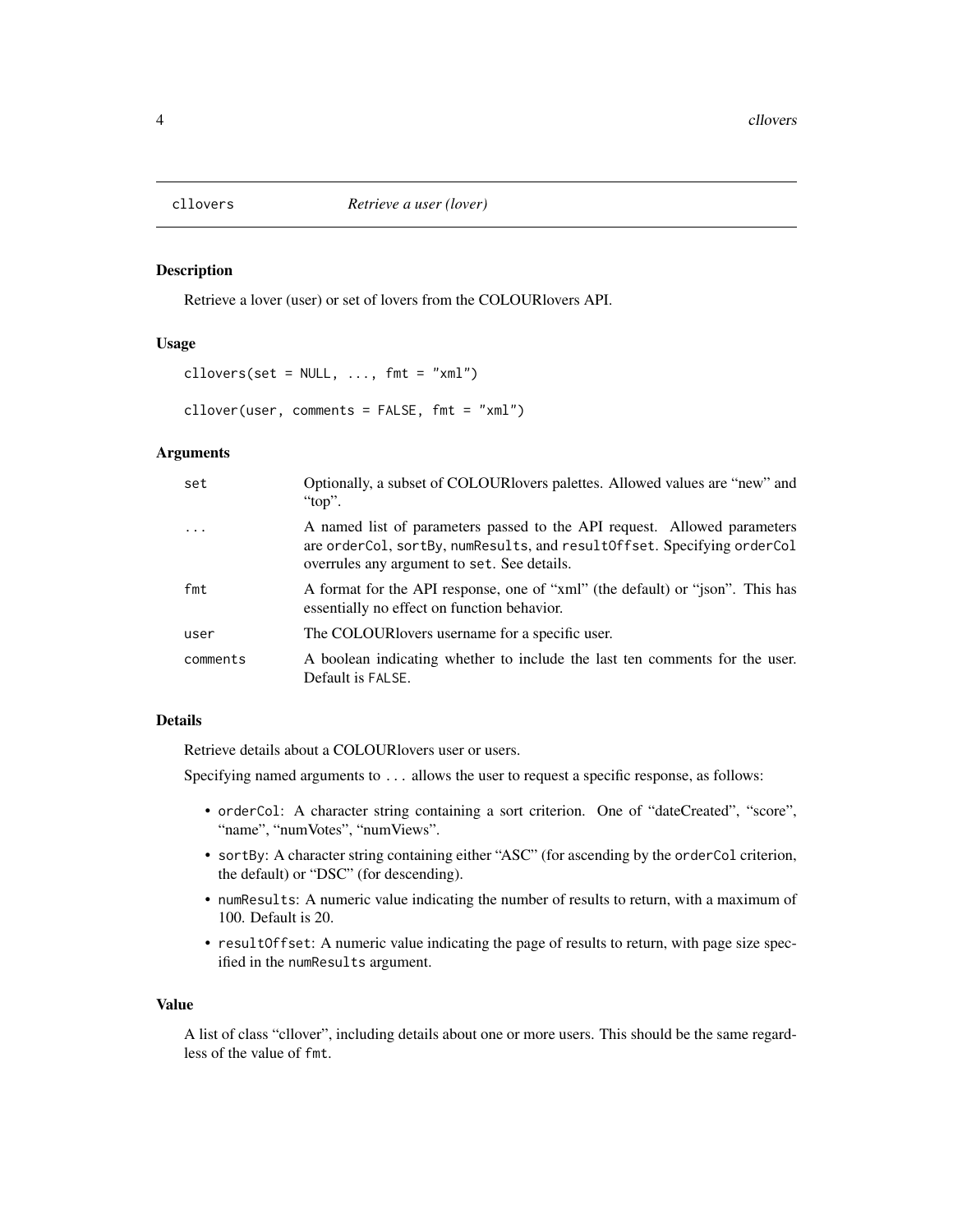#### <span id="page-4-0"></span>clpalettes 5

## Author(s)

Thomas J. Leeper

## References

<http://www.colourlovers.com/api/#lovers>

## Examples

```
## Not run:
# Retrieve top users
cllovers(set = 'top', fmt = 'json')
# Retrieve a single user
cllover('COLOURlovers', fmt = 'json')
## End(Not run)
```
## clpalettes *Retrieve color palette or palettes*

## Description

Retrieve a color palette or set of palletes from the COLOURlovers API.

## Usage

clpalettes(set =  $NULL, ..., fmt = "xml")$ 

clpalette(id, widths = FALSE, fmt = "xml")

## Arguments

| set        | Optionally, a subset of COLOUR lovers palettes. Allowed values are "new",<br>"top", and "random".                                                                                                                                                                 |
|------------|-------------------------------------------------------------------------------------------------------------------------------------------------------------------------------------------------------------------------------------------------------------------|
| $\ddots$ . | A named list of parameters passed to the API request. Allowed parameters<br>are lover, hueOption, hex, hex_logic, keywords, keywordExact, orderCol,<br>sortBy, numResults, and result Offset. Specifying order Col overrules any<br>argument to set. See details. |
| fmt        | A format for the API response, one of "xml" (the default) or "json". This has<br>essentially no effect on function behavior.                                                                                                                                      |
| id         | The COLOUR lovers id (an integer) for a specific palette.                                                                                                                                                                                                         |
| widths     | A boolean indicating whether to include the color widths for the palette. Default<br>is FALSE.                                                                                                                                                                    |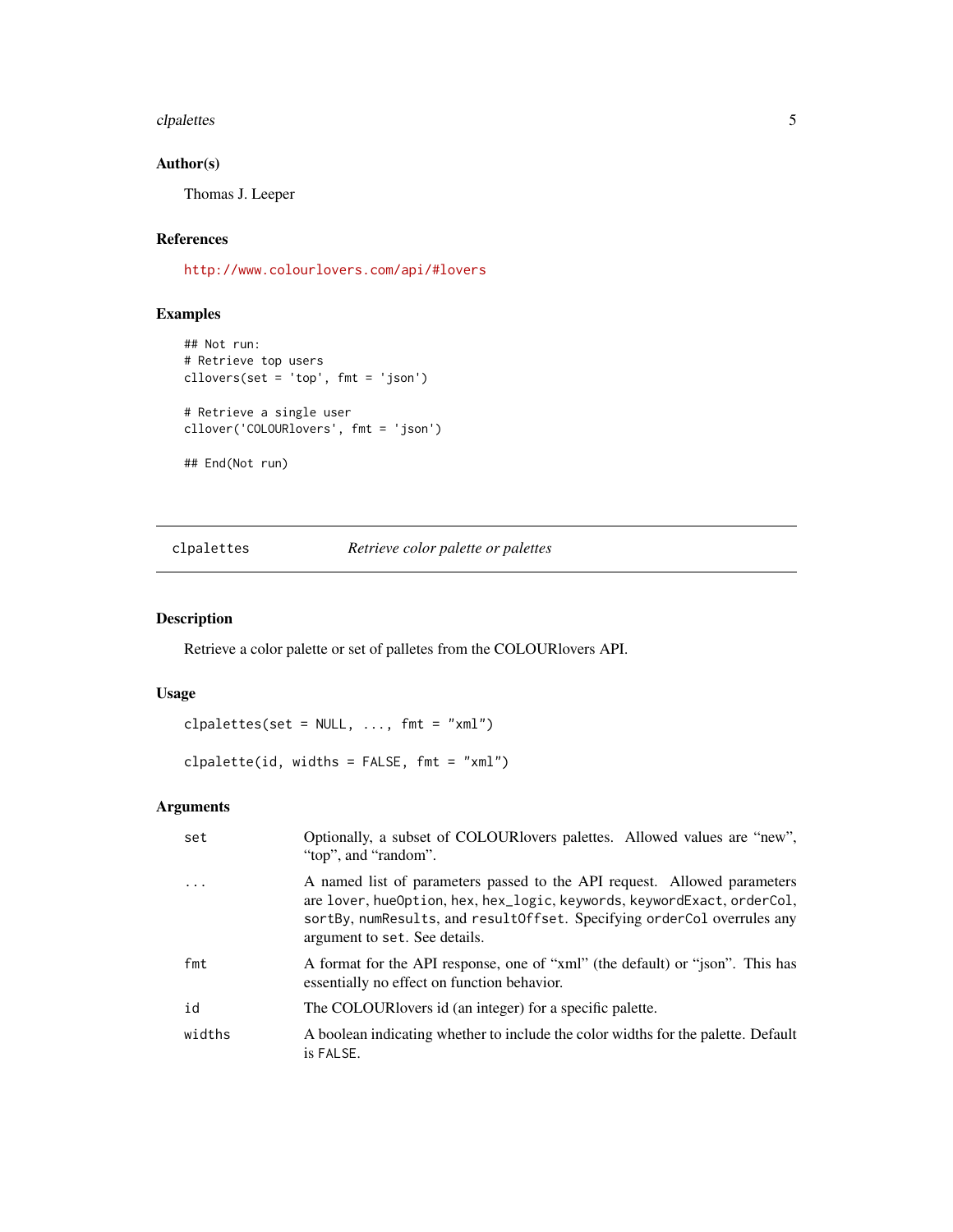#### Details

Retrieve details about a palette or set of palettes.

Specifying named arguments to ... allows the user to request a specific response, as follows:

- lover: A character string containing a COLOURlovers username.
- hueOption: A character vector containing one or more named hues to search by. Allowed values are: "red", "orange", "yellow", "green", "aqua", "blue", "violet", "fuchsia". Any other values other than these named colors will be ignored.
- hex: A character vector containing up to five colors specified as hexidecimal representation (with or without a leading hash symbol). Excess colors will be ignored.
- hex\_logic: A character value containing either "AND" (the default) or "OR", for whether the values in hex should be searched for with a boolean AND versus OR logic. Specifying "AND" will only return palettes with all requested colors.
- keywords: A character string containing one or more keywords to search by.
- keywordExact: A boolean indicating search on keywords should be exact (TRUE) or not (FALSE, the API default).
- orderCol: A character string containing a sort criterion. One of "dateCreated", "score", "name", "numVotes", "numViews".
- sortBy: A character string containing either "ASC" (for ascending by the orderCol criterion, the default) or "DSC" (for descending).
- numResults: A numeric value indicating the number of results to return, with a maximum of 100. Default is 20.
- resultOffset: A numeric value indicating the page of results to return, with page size specified in the numResults argument.

#### Value

A list of class "clpalette". This should be the same regardless of the value of fmt.

#### Author(s)

Thomas J. Leeper

#### References

<http://www.colourlovers.com/api/#palettes>

#### Examples

```
## Not run:
# Get a random palette
clpalettes('random')
# Download top palettes
clpalettes('top', fmt = 'json')
```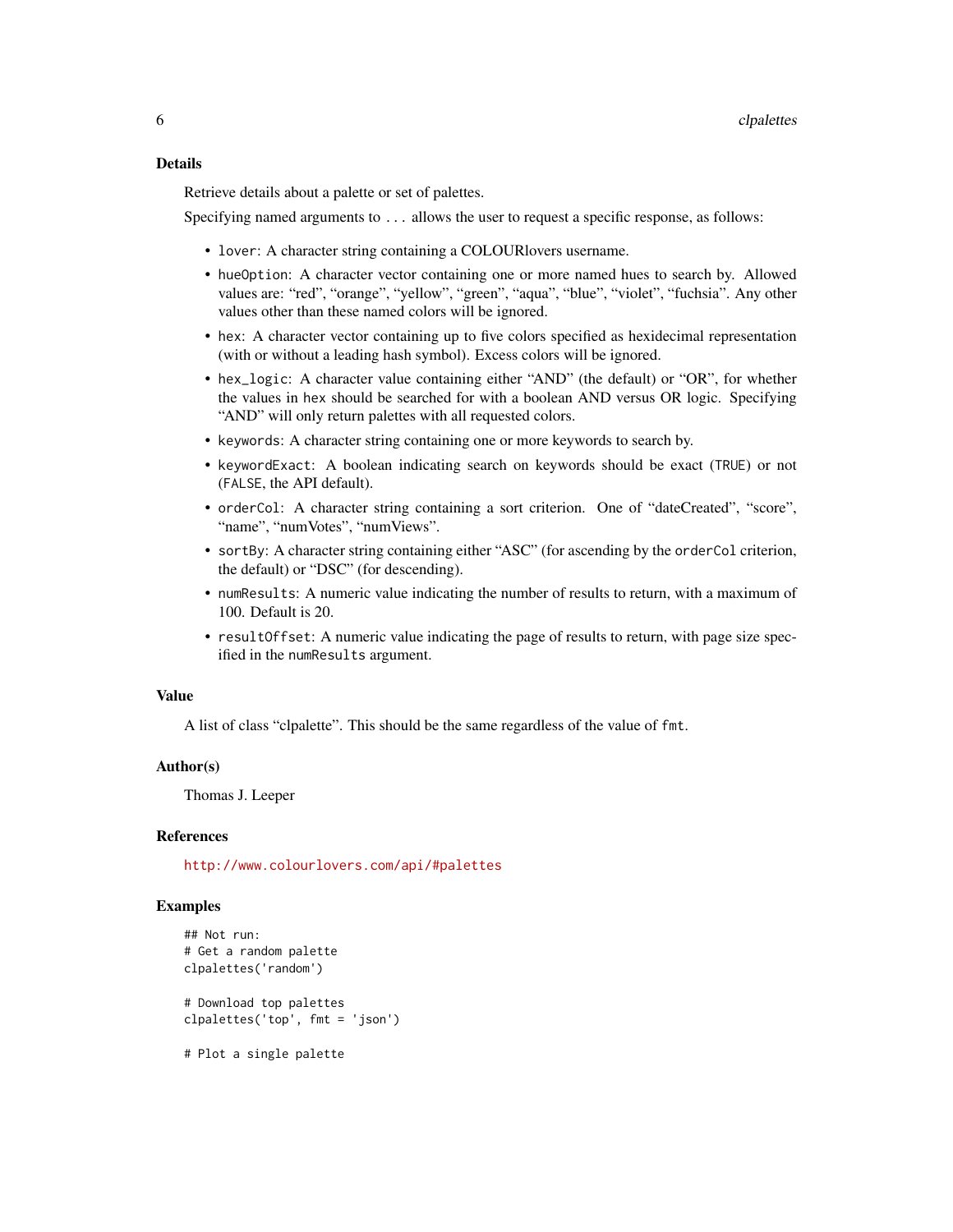#### <span id="page-6-0"></span>clpatterns 7

```
pid <- '113451'
p <- clpalette(pid, fmt = 'json')
plot(p)
## End(Not run)
```
## clpatterns *Retrieve pattern or patterns*

#### Description

Retrieve a pattern or set of patterns from the COLOURlovers API.

#### Usage

```
clpatterns(set = NULL, ..., fmt = "xml")
```

```
clpattern(id, fmt = "xml")
```
## Arguments

| set      | Optionally, a subset of COLOURlovers patterns. Allowed values are "new",<br>"top", and "random".                                                                                                                                                                  |
|----------|-------------------------------------------------------------------------------------------------------------------------------------------------------------------------------------------------------------------------------------------------------------------|
| $\cdots$ | A named list of parameters passed to the API request. Allowed parameters<br>are lover, hueOption, hex, hex_logic, keywords, keywordExact, orderCol,<br>sortBy, numResults, and result Offset. Specifying order Col overrules any<br>argument to set. See details. |
| fmt      | A format for the API response, one of "xml" (the default) or "json". This has<br>essentially no effect on function behavior.                                                                                                                                      |
| id       | The COLOUR lovers id (an integer) for a specific pattern.                                                                                                                                                                                                         |

## Details

Retrieve details about a pattern or set of patterns.

Specifying named arguments to ... allows the user to request a specific response, as follows:

- lover: A character string containing a COLOURlovers username.
- hueOption: A character vector containing one or more named hues to search by. Allowed values are: "red", "orange", "yellow", "green", "aqua", "blue", "violet", "fuchsia". Any other values other than these named colors will be ignored.
- hex: A character vector containing up to five colors specified as hexidecimal representation (with or without a leading hash symbol). Excess colors will be ignored.
- hex\_logic: A character value containing either "AND" (the default) or "OR", for whether the values in hex should be searched for with a boolean AND versus OR logic. Specifying "AND" will only return palettes with all requested colors.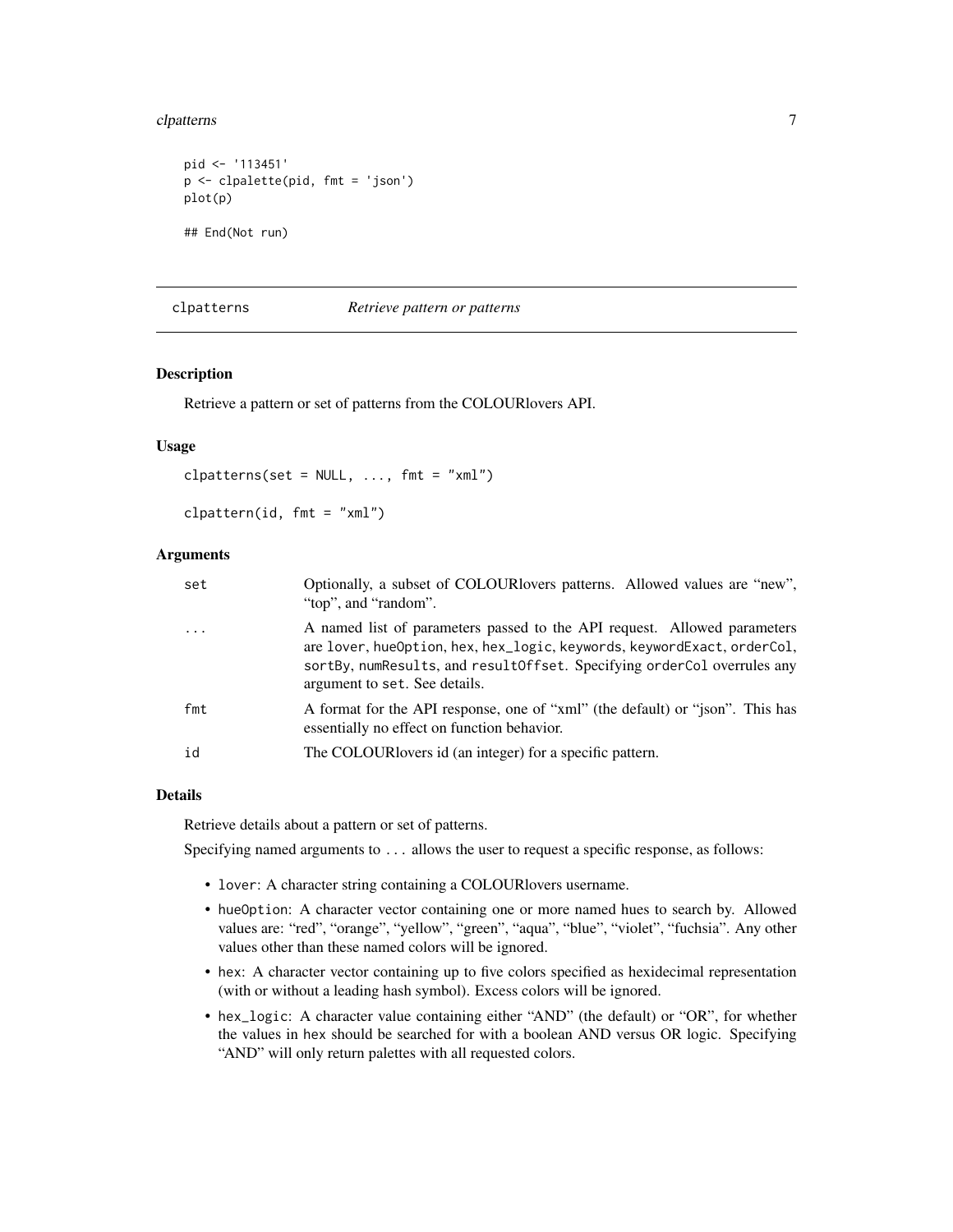- <span id="page-7-0"></span>• keywords: A character string containing one or more keywords to search by.
- keywordExact: A boolean indicating search on keywords should be exact (TRUE) or not (FALSE, the API default).
- orderCol: A character string containing a sort criterion. One of "dateCreated", "score", "name", "numVotes", "numViews".
- sortBy: A character string containing either "ASC" (for ascending by the orderCol criterion, the default) or "DSC" (for descending).
- numResults: A numeric value indicating the number of results to return, with a maximum of 100. Default is 20.
- resultOffset: A numeric value indicating the page of results to return, with page size specified in the numResults argument.

#### Value

A list of class "clpattern". This should be the same regardless of the value of fmt.

## Author(s)

Thomas J. Leeper

#### References

<http://www.colourlovers.com/api/#patterns>

#### Examples

```
## Not run:
# Get a random pattern
clpatterns('random')
# Plot a single pattern
p <- clpattern('1451', fmt = 'json')
plot(p)
```
## End(Not run)

clpng *Plot a COLOURlovers object*

#### Description

Plot a color, palette, or pattern color pie or PNG image in a plotting device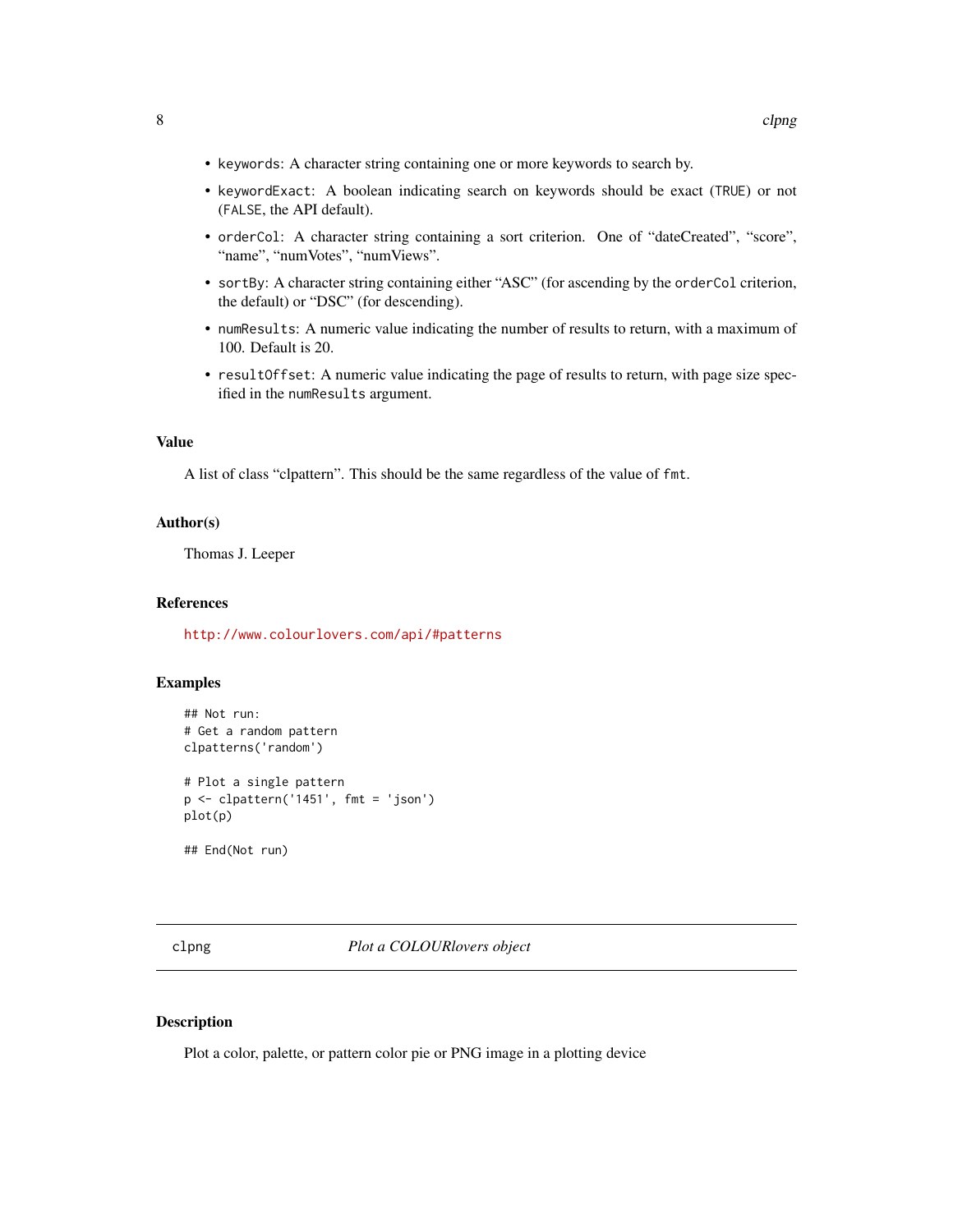#### clpng 9

## Usage

```
clpng(x, ask = TRUE, \ldots)
clpie(x, ask = TRUE, ...)## S3 method for class 'clcolor'
plot(x, type = "png", ...)
```
## Arguments

|      | A colour lovers color, palette, or pattern object.                                                    |
|------|-------------------------------------------------------------------------------------------------------|
| ask  | A boolean indicating if plots should be presented interactively or all at once<br>(default is FALSE). |
| .    | Ignored.                                                                                              |
| type | One of "png" (the default) or "pie".                                                                  |

## Details

Plot a colourlovers PNG image in a new plotting window.

## Value

The x object is invisibly returned.

#### Author(s)

Thomas J. Leeper

## Examples

```
## Not run:
# Plot a color clpng
co \leftarrow clcolor(rgb(0, 0, 1))plot(co)
# Plot a pattern clpng
p <- clpattern('1451')
plot(p)
clpng(p)
# Plot colors from a palette
p <- clpalette('113451')
plot(p, type = 'pie')
clpie(p)
# Plot multiple palettes (interactively)
p <- clpalettes('top')
plot(p) # PNG images
plot(p, type = 'pie') # pie chart swatches
```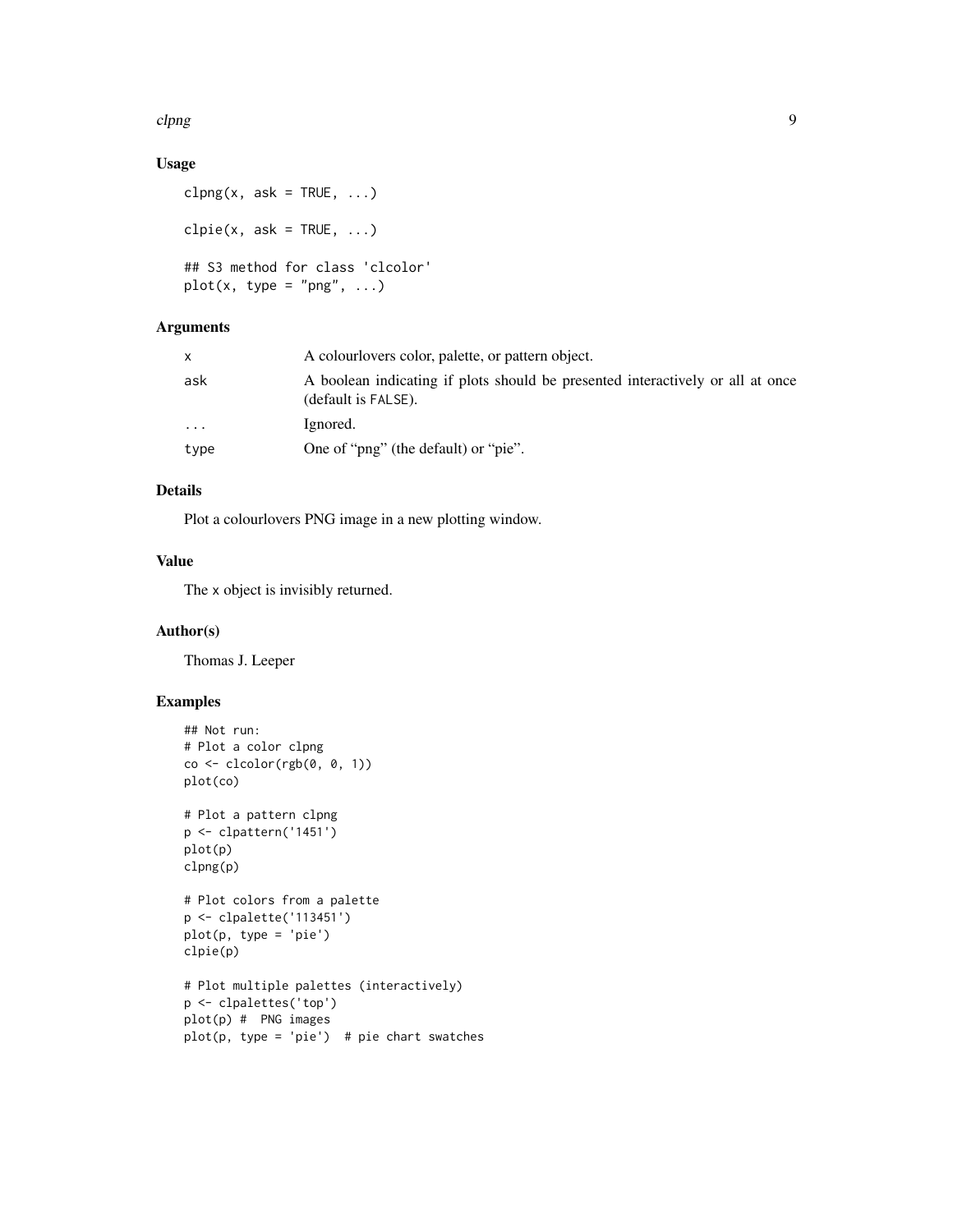<span id="page-9-0"></span>10 class contract to the contract of the contract of the contract of the contract of the contract of the contract of the contract of the contract of the contract of the contract of the contract of the contract of the contr

## End(Not run)

## clquery *Execute an API Query*

## Description

Primarily an internal function for executing API calls.

## Usage

clquery(type, set = NULL, query = NULL,  $fmt = "xml", ...$ )

## Arguments

| type  | An API type. One of "colors", "palettes", "patterns", "lovers", or "stats". |
|-------|-----------------------------------------------------------------------------|
| set   | A further subtype of the API type.                                          |
| query | An optional character string specifying additional query parameters.        |
| fmt   | A format for the API response, one of "xml" (the default) or "json".        |
|       | Ignored.                                                                    |

## Details

Primarily for internal use.

## Value

A list reflecting the API response. This should be the same regardless of the vale of fmt.

## Author(s)

Thomas J. Leeper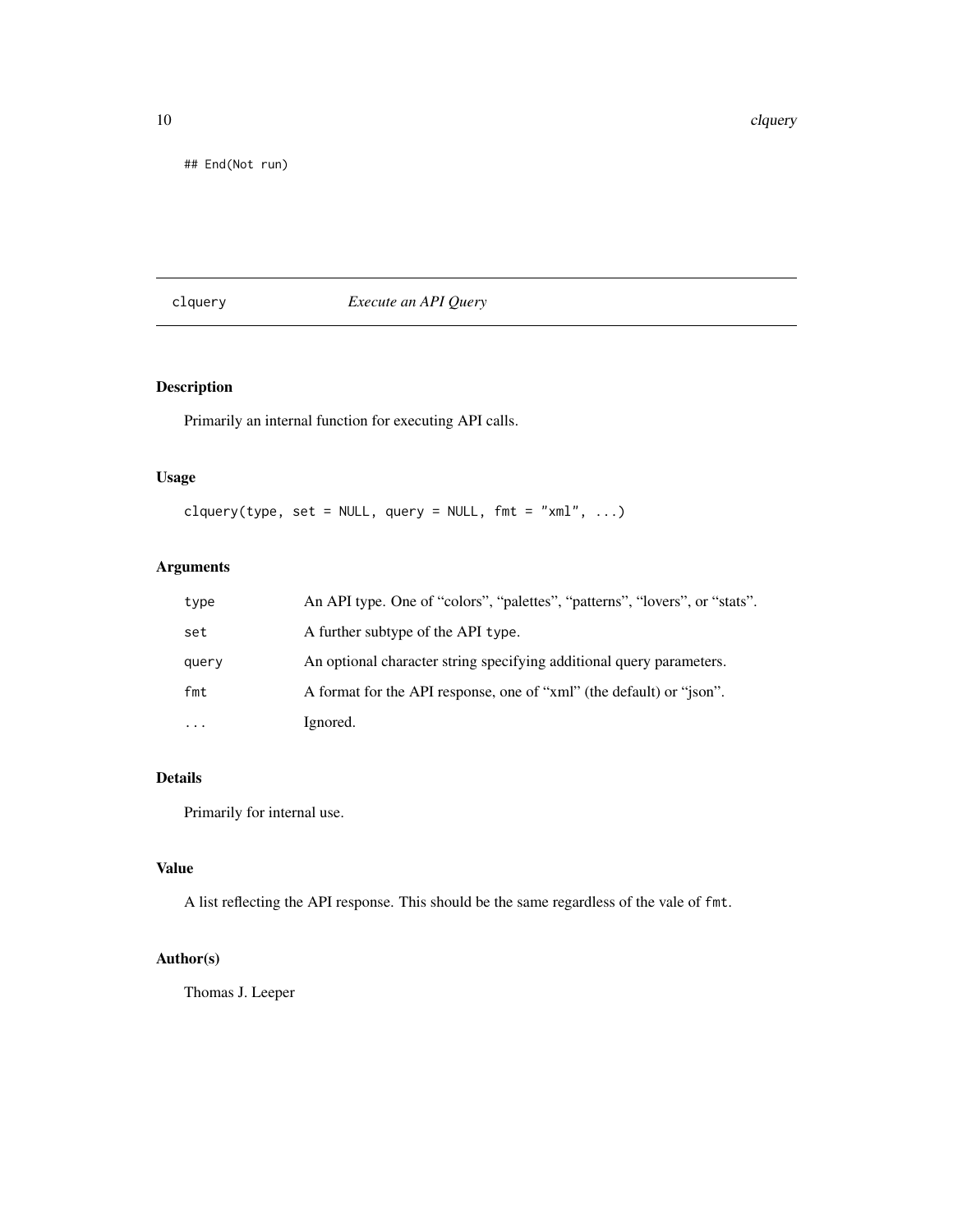<span id="page-10-0"></span>

Retrieve basic statistics from the COLOURlovers API.

### Usage

clstats(type, fmt = "xml")

## Arguments

| type | An API type. One of "colors", "palettes", "patterns", or "lovers".            |
|------|-------------------------------------------------------------------------------|
| fmt  | A format for the API response, one of "xml" (the default) or "json". This has |
|      | essentially no effect on function behavior.                                   |

## Details

Retrieve total numbers of colors, palettes, patterns, or lovers.

## Value

A numeric value of class "clstats". This should be the same regardless of the value of fmt.

#### Author(s)

Thomas J. Leeper

#### References

<http://www.colourlovers.com/api/#stats>

## Examples

```
## Not run:
clstats('colors')
clstats('palettes')
clstats('patterns')
clstats('lovers')
```
## End(Not run)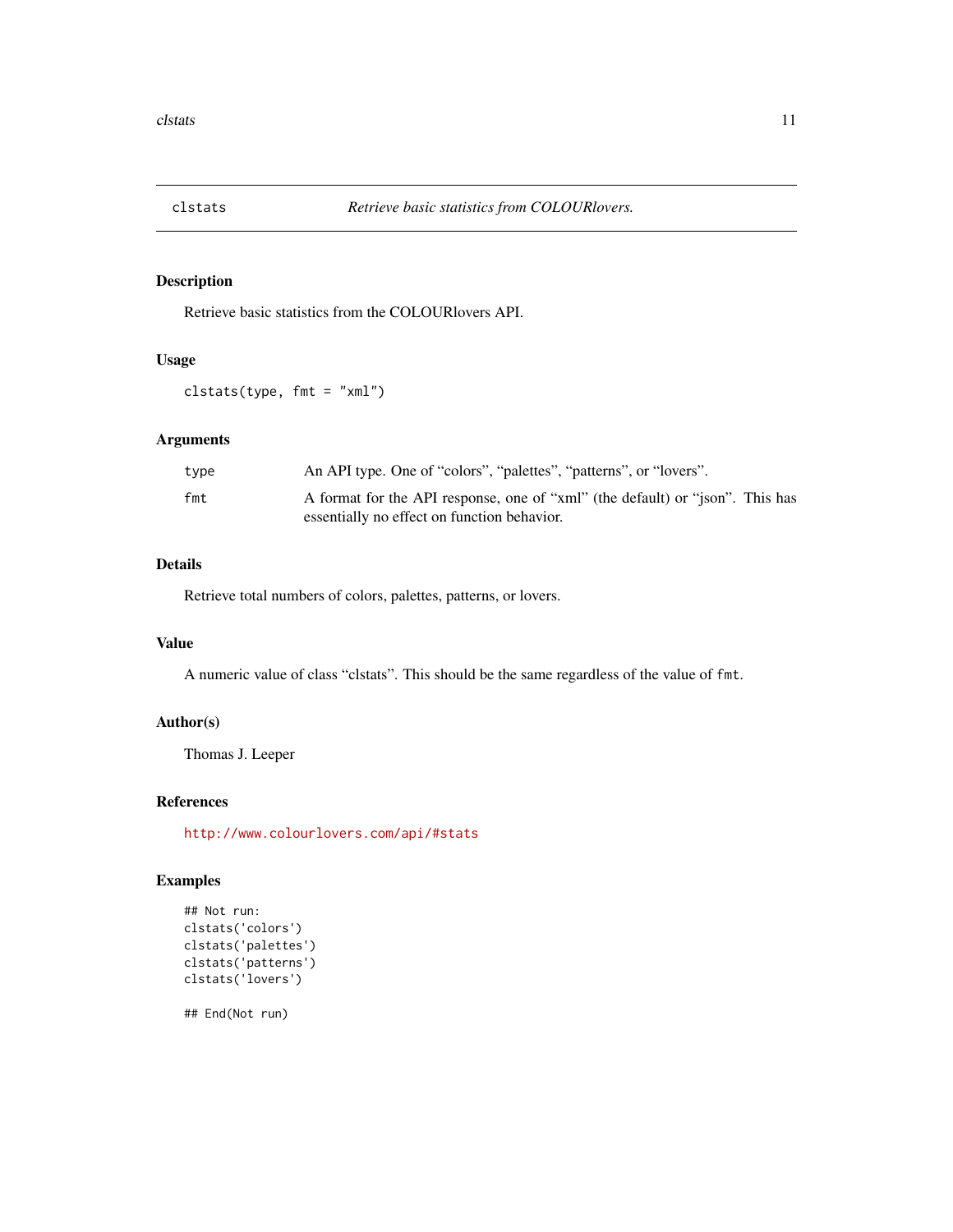<span id="page-11-0"></span>

Extract a list of colors from a COLOURlovers object

## Usage

swatch(x, ...)

## Arguments

|          | A colour lovers color, palette, or pattern object. |
|----------|----------------------------------------------------|
| $\cdots$ | Ignored.                                           |

## Details

Extract color(s) from a colourlovers object.

## Value

A list of character vectors containing hexidecimal representations of colors.

## Author(s)

Thomas J. Leeper

## Examples

```
## Not run:
# Get top colors
swatch(clcolors('top'))
```
# Get colors from a specific palette swatch(clpalette('113451'))

# Get colors from specific pattern swatch(clpattern('1451'))

## End(Not run)